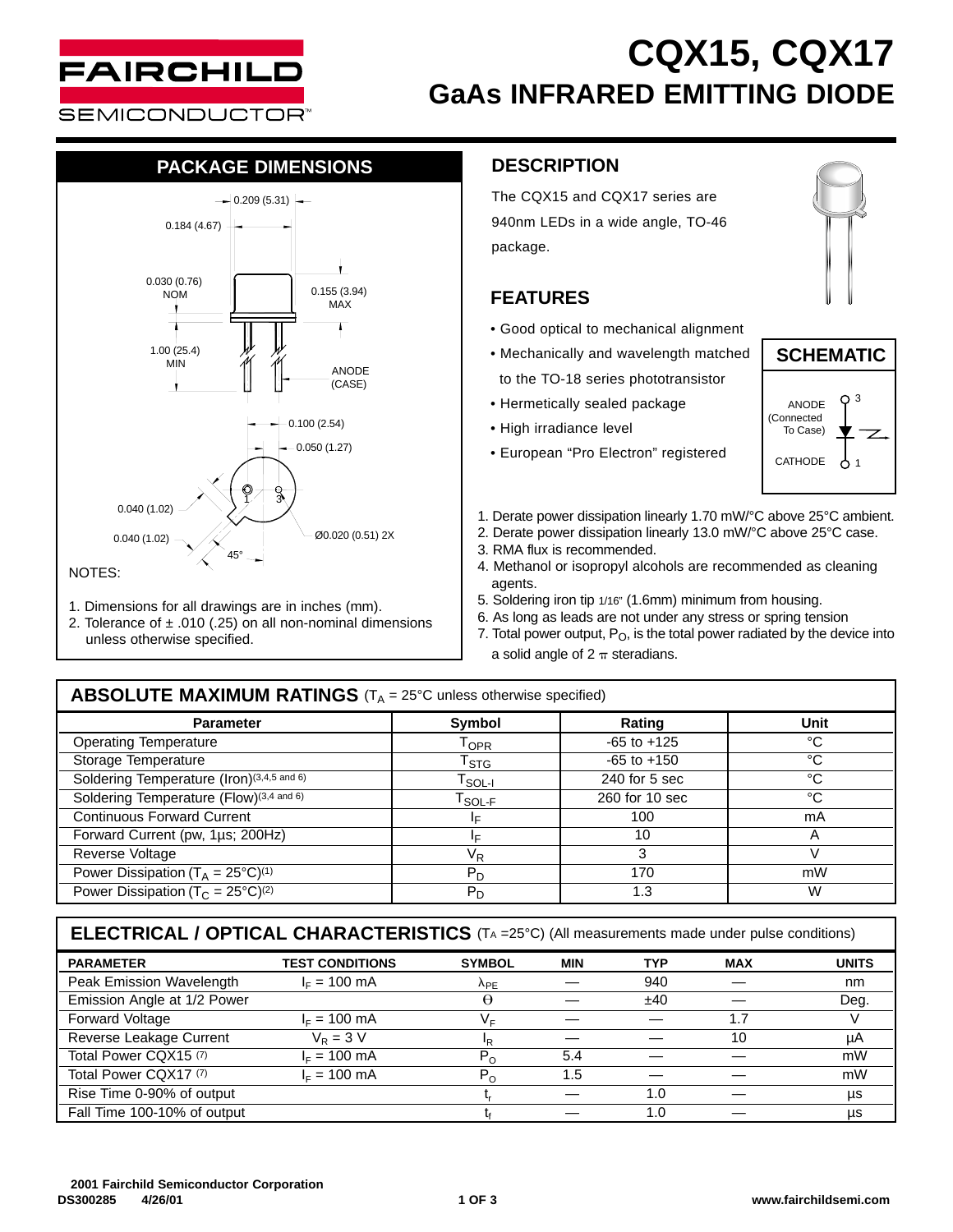

# **CQX15, CQX17 GaAs INFRARED EMITTING DIODE**



IF, FORWARD CURRENT (A)

I<sub>F</sub>, FORWARD CURRENT (A)



 $T_A$ , AMBIENT TEMPERATURE (°C)





**Figure 3. Forward Voltage vs. Forward Current**